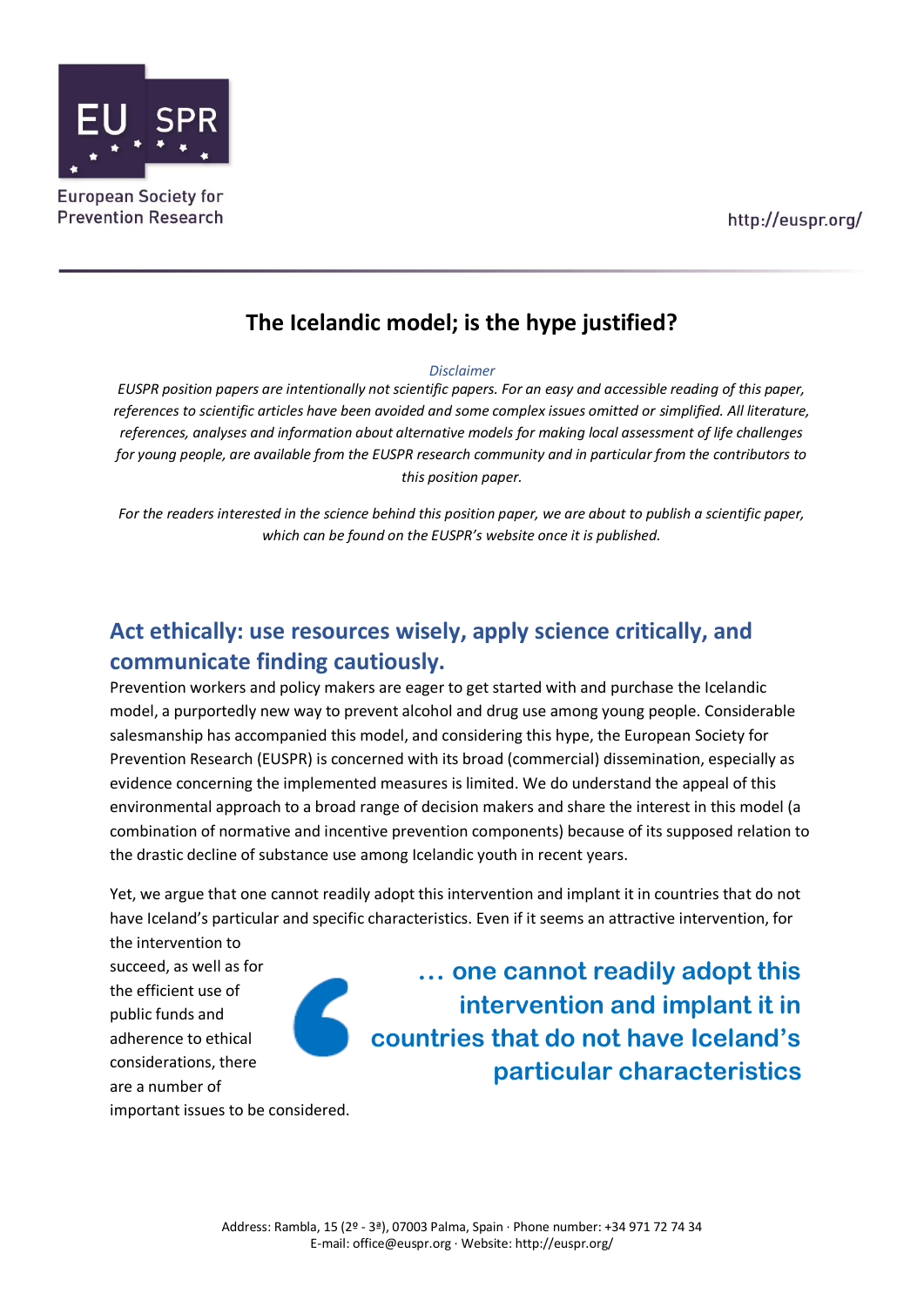http://euspr.org/



The key elements of the Icelandic model are:

- Overall, a strong alcohol policy, e.g. curtailing assess to alcohol (including minimum age to purchase alcohol) and banning advertisement. In the European Alcohol Control Score, Iceland has one of the highest scores in Europe.
- Promotion of parental monitoring and family dinners. Parents are encouraged to spend more time with their offspring and to know where they are and with whom.
- A committed education and youth policy overall, with leisure vouchers (for e.g. sports or music clubs) as an identifiable element; the focus is on **supervised** leisure time.
- Curfew hours for minors (22:00 in winter, midnight in summer).
- Making a local diagnosis of problems with youth surveys.
- Coalitions of local stakeholders in the identification of important factors and activities to be implemented. This element is a key component of several other well published and researched prevention strategies.
- Overall strong social norms and cohesion in the society, which facilitate implementing curfew hours and promoting changes in parental behaviour.
- No investment in scare or warning campaigns, so that scarce prevention funds are not diverted to ineffective resources.

All these elements are well established in prevention research and practice. The innovative aspect of the Icelandic model lies in the consistent and consequent application of these evidence-based principles together in a comprehensive environmental approach, in a country in a particularly good position to do so.

## What are the strengths

The Icelandic model is an environmental approach, in which parents and organised leisure time activities, together with increasing normative pressure, play a central role in seeking to reduce alcohol and drug consumption among young people. The original model, as it has been applied in Iceland has a number of strengths:

First, research shows that it is better to target **multiple stakeholders** in an intervention, such as parents AND youth. Parents, youth and policymakers are involved in both the development and implementation of the Icelandic model. This approach is still relatively rare in Europe when it comes to curbing substance use among young people.

Second, research shows that the availability of positive, well supervised and meaningful leisure activities are protective for alcohol and cannabis use among young people. Youth in this developmental period need a place to meet their peers but often meet in unsupervised public spaces or at home, which is why meaningful alternative and monitored activities and spaces are needed.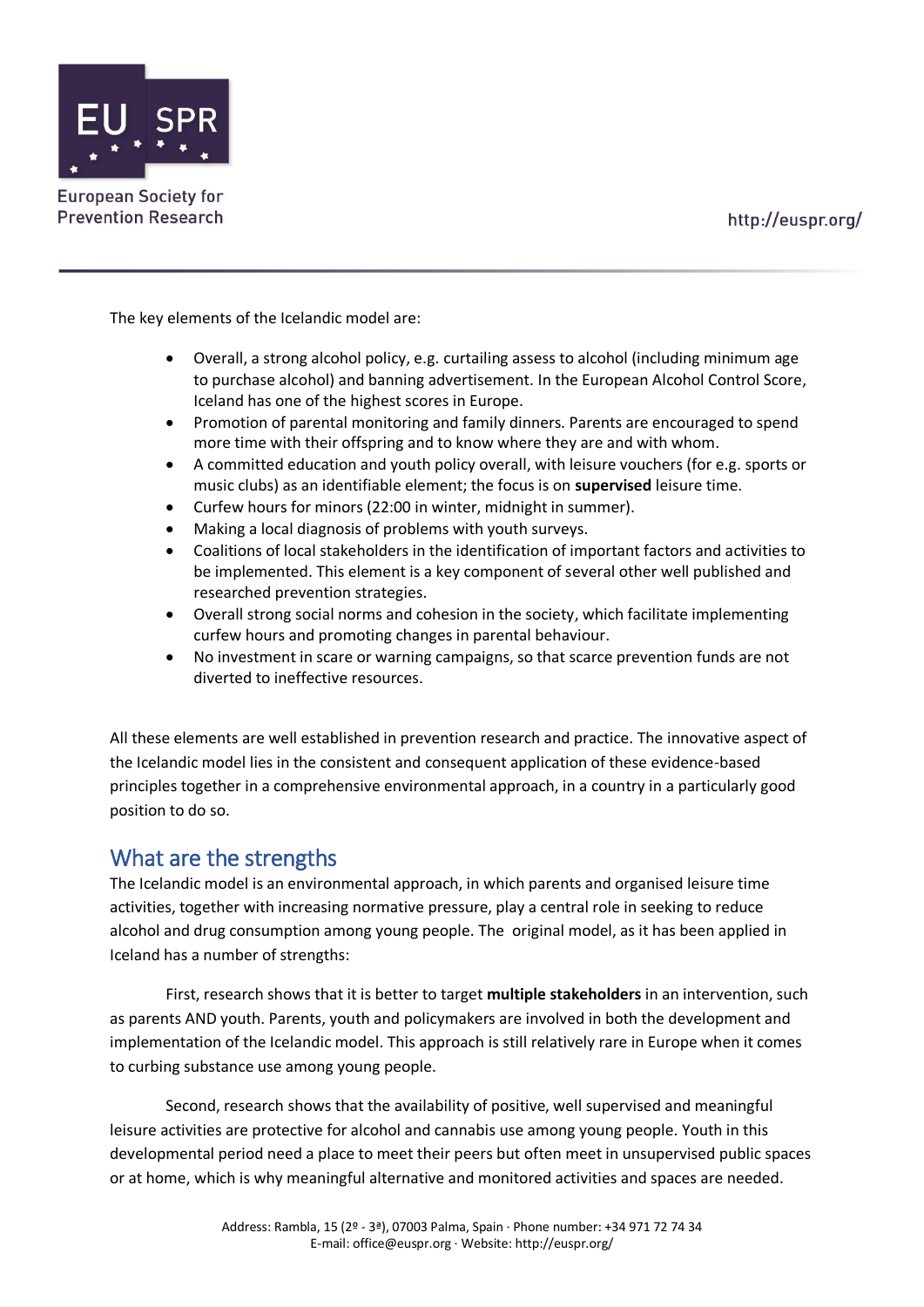http://euspr.org/



**European Society for Prevention Research** 

> Offering **supervised leisure activities** to youth may seem obvious, yet is not often used in preventive interventions. However, the participation in (particularly team) sports, by itself, can in fact increase alcohol consumption.

Third, a **bottom-up approach** allowing stakeholders to participate in the development of an intervention is better than a top-down approach where the intervention is instructed by others. Specifically, the involvement of different stakeholders can induce more public support, better matching of the intervention to the needs of the target group and a higher quality of implementation. Subsequently, the chances for the intervention to succeed are enlarged and public money is spent more efficiently.

Fourth, **recent data** on alcohol consumption, leisure time and the role of parents of youth in a specific context are the foundation of this intervention. Based on this data prevention workers and policy makers will better understand risk and protective factors that influence substance use in a particular area. The components of the intervention are selected and implemented according to the analysis of this data. It is fairly rare that intervention strategies are implemented shortly after

**… parental monitoring and opportunity to engage in risk behaviours have found to be important mechanisms**

scientific data are collected, even though – as demonstrated in other prevention strategies (i.e. Communities That Care) – it is a valuable way to match the intervention to the needs in specific contexts and populations.

Fifth, we know that the targeted factors of the Icelandic model, i.e. parental monitoring and reduced opportunity for youth to engage in risk behaviours, have been found in many studies to be important **mechanisms** in preventing or reducing the use of substances. Moreover, targeting these factors within a broader context of discouraging early alcohol use is even more effective. The combination of prevention efforts framed in an alcohol policy that restricts the accessibility and acceptance of alcohol, as is present in Iceland, is correlated to lower drinking rates among youth in several studies. In particular, parental monitoring is a well-known effective prevention component. In line with this, family dinners together have a protective effect against antisocial behaviour in general and are a logistically easy way for parents to spend more time with their children. Media strategies that target parents only to promote parental warmth and monitoring and family dinners belong to the relatively few evidence-based forms of using media in prevention.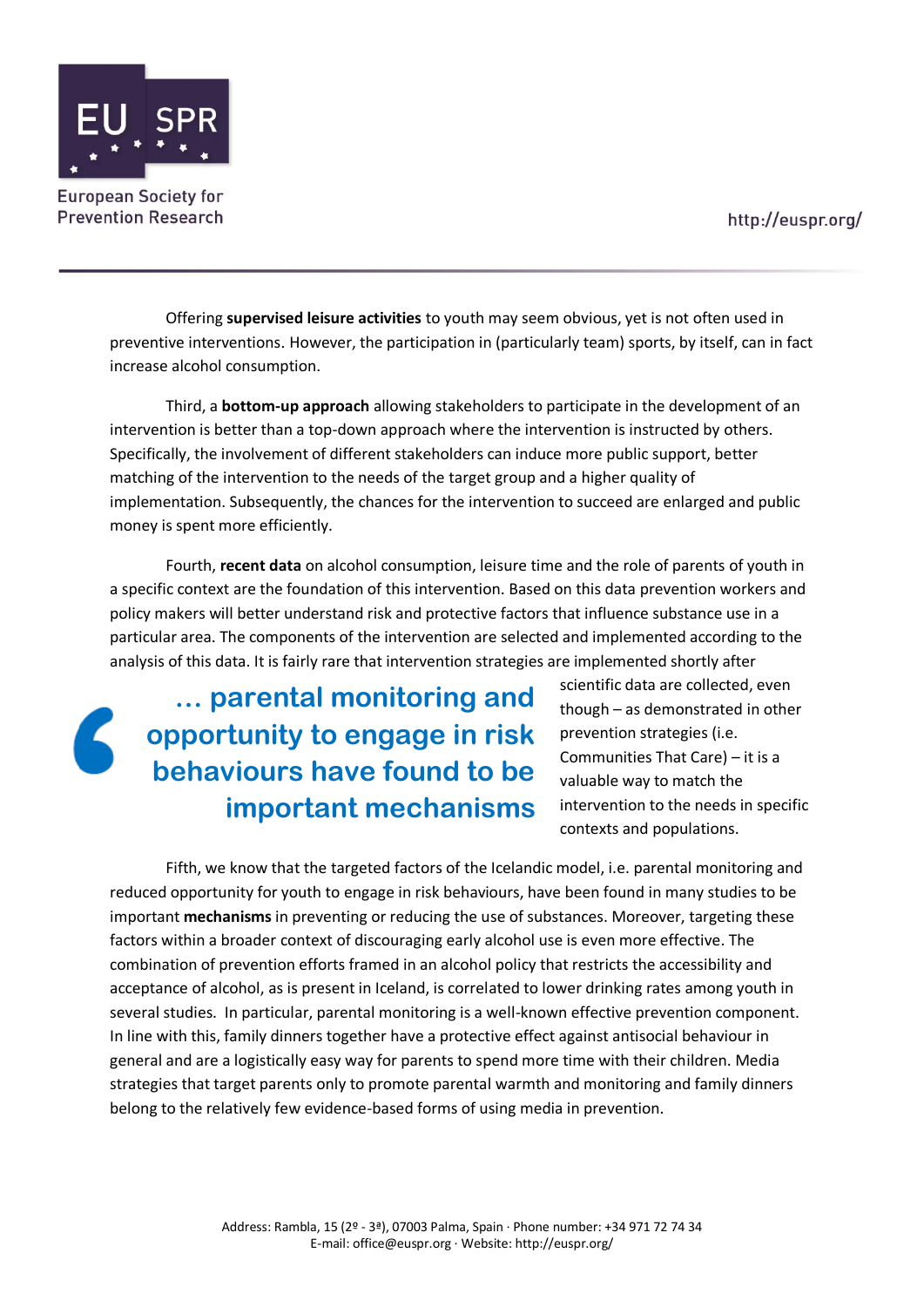

Sixth, the **curfew hours** are an important component since they reduce the opportunity for harm by reducing the exposure of young people to the environments, situations and crowds that become exponentially more risky the longer the night progresses. In Iceland, the Nordic states and a few other countries in Europe, existing curfew hours are perceived as a neutral normative element for young people, and certainly not as repression: it is only logical, it seems, that under 18 year olds don't drive a car, can't buy alcohol (in theory), can't go to jail, can't sign a binding contract … and can't be on the street after a certain hour. Also, in Germany, underage youth need to carry a specific form signed by their parents or an adult caretaker who takes responsibility over the under-aged after a certain hour in the evening.

The strengths outlined above are well-known principles of effective interventions to prevent or reduce alcohol and substance misuse, and thus most likely also contributed to the effects of the Icelandic model.

We are delighted with the fact that the popularity of the Icelandic model in the international lay press has hugely advertised and promoted the concept of environmental prevention. Thanks to this, prevention stakeholders increasingly understand how important it is to:

- a) consider in prevention the **automatic, collective and non-conscious determinants** of human behaviour (such as incentives, opportunities and social norms) as opposed to only targeting individual decision making or skills.
- b) create **integrated local strategies at municipal/county level** (i.e. managing opportunities and incentives for everyone's behaviour) and not merely programmes that target individuals or collectives (e.g., schools or families).

This is a major contribution to the cause of advancing evidence-based prevention principles within broader lay and policy-maker audiences. We therefore applaud the Icelandic Model winning the ISSUP award for the most promising prevention intervention in 2019.

Nonetheless, we suggest that decision makers contain their enthusiasm for the seemingly obvious success of the model, while maintaining their willingness to invest in rigorous evaluation strategies if they choose to implement the model by considering the following points.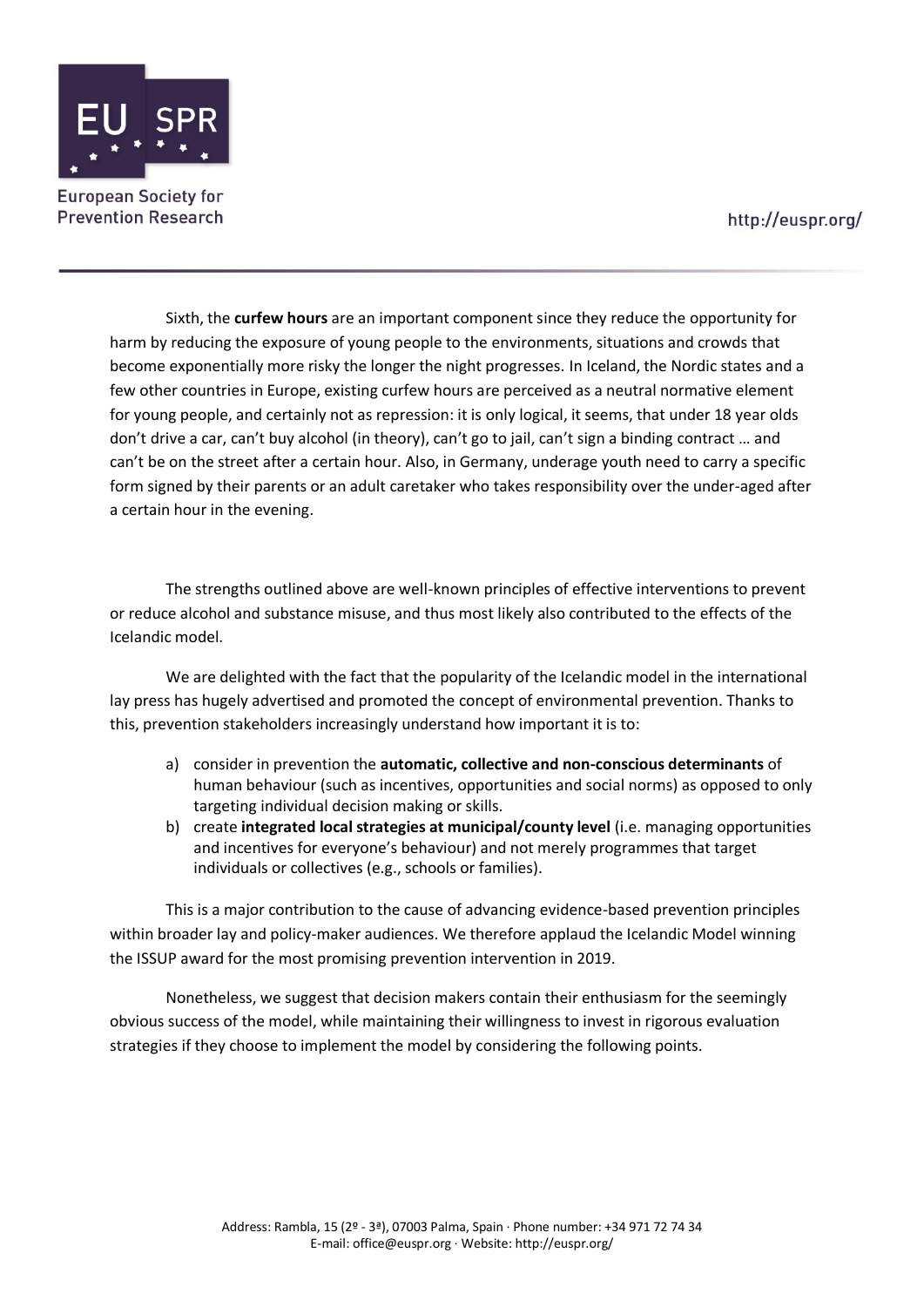

http://euspr.org/

Precisely with the following considerations in mind, the Review Board of the EMCDDA's [Xchange](http://www.emcdda.europa.eu/best-practice/xchange)  [registry](http://www.emcdda.europa.eu/best-practice/xchange) has rated the Icelandic Model as "additional studies recommended". This [rating](http://www.emcdda.europa.eu/best-practice/xchange/about) means that – while considering the available and eligible research papers – an intervention has no harmful effects, and all effects are in the intended direction, but that the quality and amount of research does not provide a high level of trust in the robustness of the findings in other contexts. Dissemination is therefore only recommended if accompanied by good evaluation studies. The following reasons explain this position.

## What are the challenges?

#### The legal context: the crucial practical challenge of transferability

The implementation of the most important components of the Icelandic model (alcohol policy and parental involvement by e.g. curfew hours) depend upon changing laws or delegating regulation power to local authorities in each count(r)y where the model is to be applied.

# **… there is no clear description of the menu of interventions or the components to be implemented**

To develop a strong alcohol policy with curfew hours requires legislative action, which can take several years in most countries and can hardly be influenced by the

promoters of the Icelandic model. It is hard to understand how the model can be marketed to countries or regions without having guarantees that all its components can actually be implemented. As the consultancy contracts of the Icelandic Model do not account for this limitation, the usability of the crucial components of the product being offered, is low. The model offers only vague statements that components will be selected after the baseline assessment; hence **there is no clear description of the menu of interventions or the components to be implemented. This means that clients will have no idea of what they are "buying".** 

#### The social context: a theory challenge to transferability

In many ways Iceland is comparable to some European countries, yet not all. For example, Iceland is a country with the lowest **population density** in Europe. It is a fairly secluded island with the lowest number of inhabitants in Europe and low social inequalities. This relates, amongst other geographic and population characteristics, to social relations: perceived **quality of support** from the social network, and social capital: i.e. trust in others. It seems therefore more feasible and acceptable in Iceland than in most other countries to increase social control and support (by parents in particular) and to engage people in bottom-up approaches: these have not really been carried out in a number of countries where the model has been tried.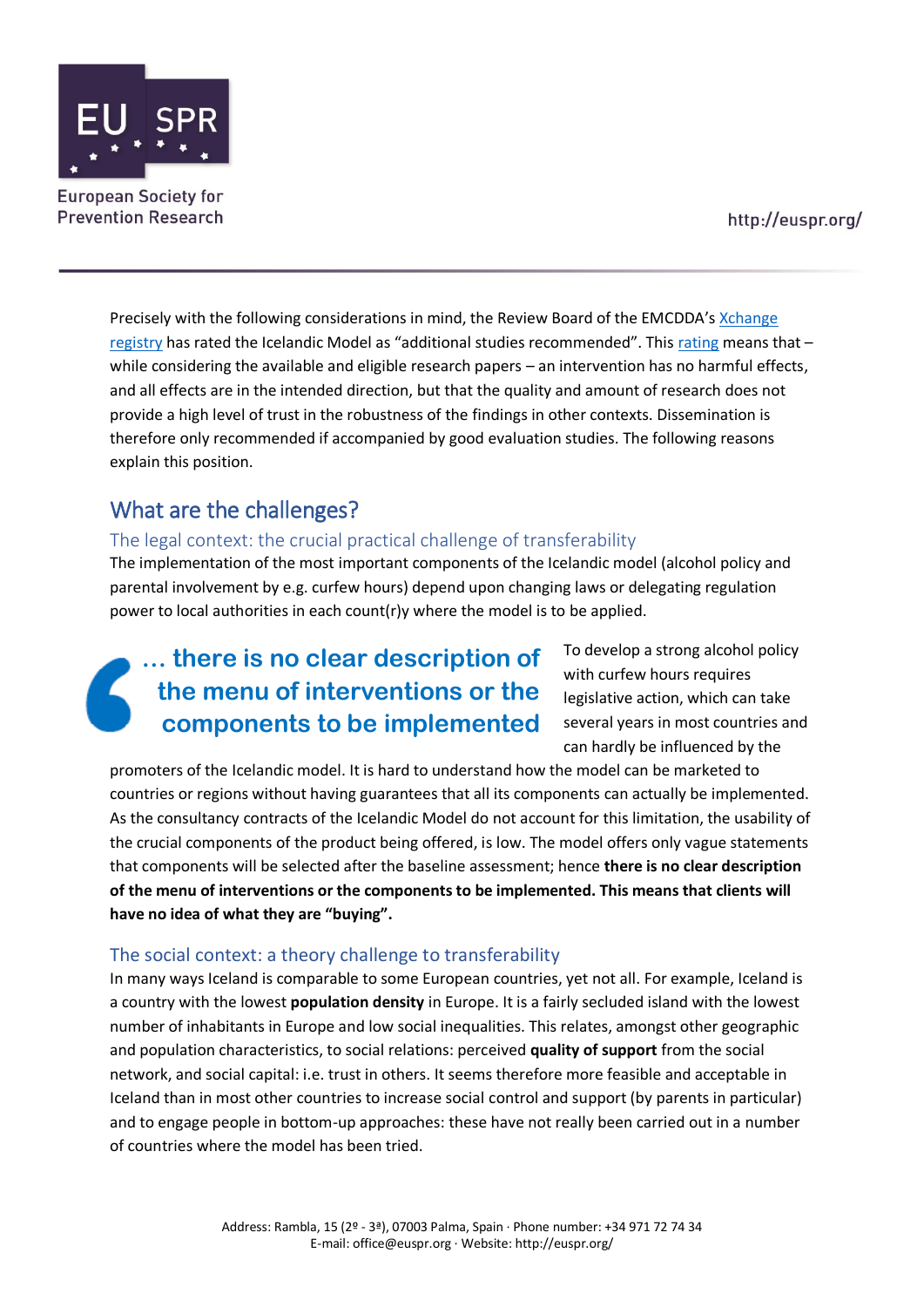

**Considering these differences, one cannot simply adopt the Icelandic model in other contexts, as risk and protective factors, such as parental influence, neighbourhood attachment and overall community organisation differ across national contexts. Knowledge about the mechanisms contributing to the reductions in alcohol use is imperative to understand** *how* **the intervention has achieved its (additional) effects.** 

#### Declining prevalence of alcohol use across Europe: a challenge to validity.

Icelandic researchers indicate that the number of 15-16 year olds who have ever drunk alcohol has decreased from 77% in 1995 when the Icelandic model was introduced, to 35% in 2015. This is an impressive decrease, but it must be matched to the historical context and secular trends. During the same period, substantial reductions in the initiation of alcohol use were observed for e.g. Ireland, Finland, Norway and Sweden, and even in England, 11-15 year-olds who reported 'ever drank' alcohol fell from 62% in 1996) to 38% in 2014. Moreover, at the European level, the steepest declines are observed for adolescents aged 11-14. In 2010, prevalence rates of weekly drinking and drunkenness among 11 and 13 year olds in Iceland were comparable to several other countries such as Portugal, Germany and the Netherlands.

**Taking into account the decline in drunkenness, the initiation of and weekly alcohol use among youth across Europe, the decline in drinking among Icelandic youth cannot exclusively be attributed to the Icelandic model.** This brings us to the next limitation; a lack of hard scientific evidence.

#### Challenge to validity: limited hard scientific evidence

The question stated on the website of the Icelandic model (Youth in Europe, [https://planetyouth.org/about/youth-in-europe/\)](https://planetyouth.org/about/youth-in-europe/), i.e. *'How did Iceland go from being among the highest in substance use of adolescents in Europe to the lowest in 15 years?'* cannot be answered based on the available scientific evidence and this is corroborated by the authors themselves when stating that they "were unable to establish a statistical linkage between substance use and the primary prevention variables" (Kristjansson et al., 2016).

As was described, the decline in alcohol consumption in Iceland over the past 20 years is comparable to the **decline observed in several other European countries**. This is called a "period effect": it is most likely that alcohol use would have declined in Iceland over this period without any intervention. The decrease in drinking among Icelandic youth cannot with certainty be attributed to the intervention, since wider changes in teenage culture and behaviour have occurred all over Europe.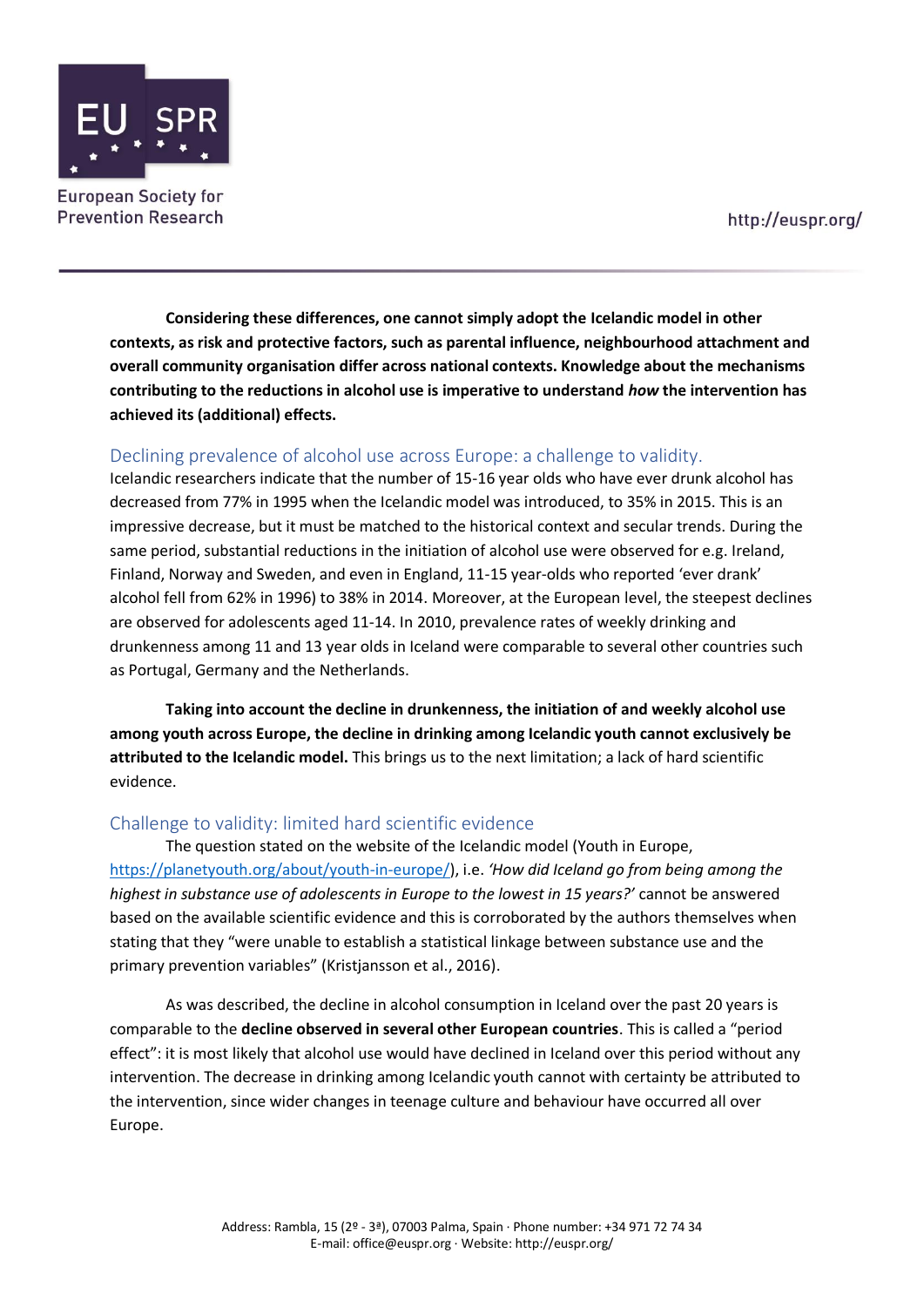

**Moreover, due to a lack of insight into the actual content of the model and its components, we do not really know what is being done and how it relates (i.e. dosage) to potential changes in parenting strategies or participation in sports activities**. This brings us to the point of our support to an **open science framework** and how it relates to the widespread implementation of the Icelandic model.

## Centralised data collection and storage: a challenge for the open science framework

One can only make use of the Icelandic model by joining the Icelandic Monitoring Centre, which includes instruments that are different from the most commonly used national instruments, such as in the international Health Behavior in School Children (HBSC) study. Additionally, the implementation of the Icelandic intervention implies the use of a mandatory set of commercial research instruments, which leads to a conflict of interest. That is, the [ICRA centre](https://planetyouth.org/about/) is in charge of the

data which can have the appearance of having more benefit by making (only) positive results public so that people are more likely to wanting to work with (and pay for) the Icelandic model.

**… implementation of the Icelandic intervention implies the use of a mandatory set of commercial research instruments**

This conflict of interest is further fed by the fact that all collected data are owned and analysed by the Iceland Monitoring Centre.

## The reality in other countries: a challenge for its application in real life settings elsewhere

We do understand the attractiveness of the Icelandic model, and therefore suggest that policy makers and prevention workers interested in adopting it take into account the following issues. When applying for the use of the Icelandic model, the commercial offer to countries includes above all a local diagnosis of the risk- and protective factors, but it does not yet describe a clearly welldefined and well-explained menu of intervention components and how they can be implemented. Furthermore, there seems to be considerable freedom about which components must be implemented to earn the label "Icelandic model". Anecdotal evidence suggests that current interpretations of the model allow authoritarian decision makers to skip all incentive elements (e.g. leisure time vouchers for all youth) and focus only on curfew hours and parental control, whereas in other, European implementations the curfew hours and promotion of parenting monitoring have silently been dropped because they were considered a cultural no-go.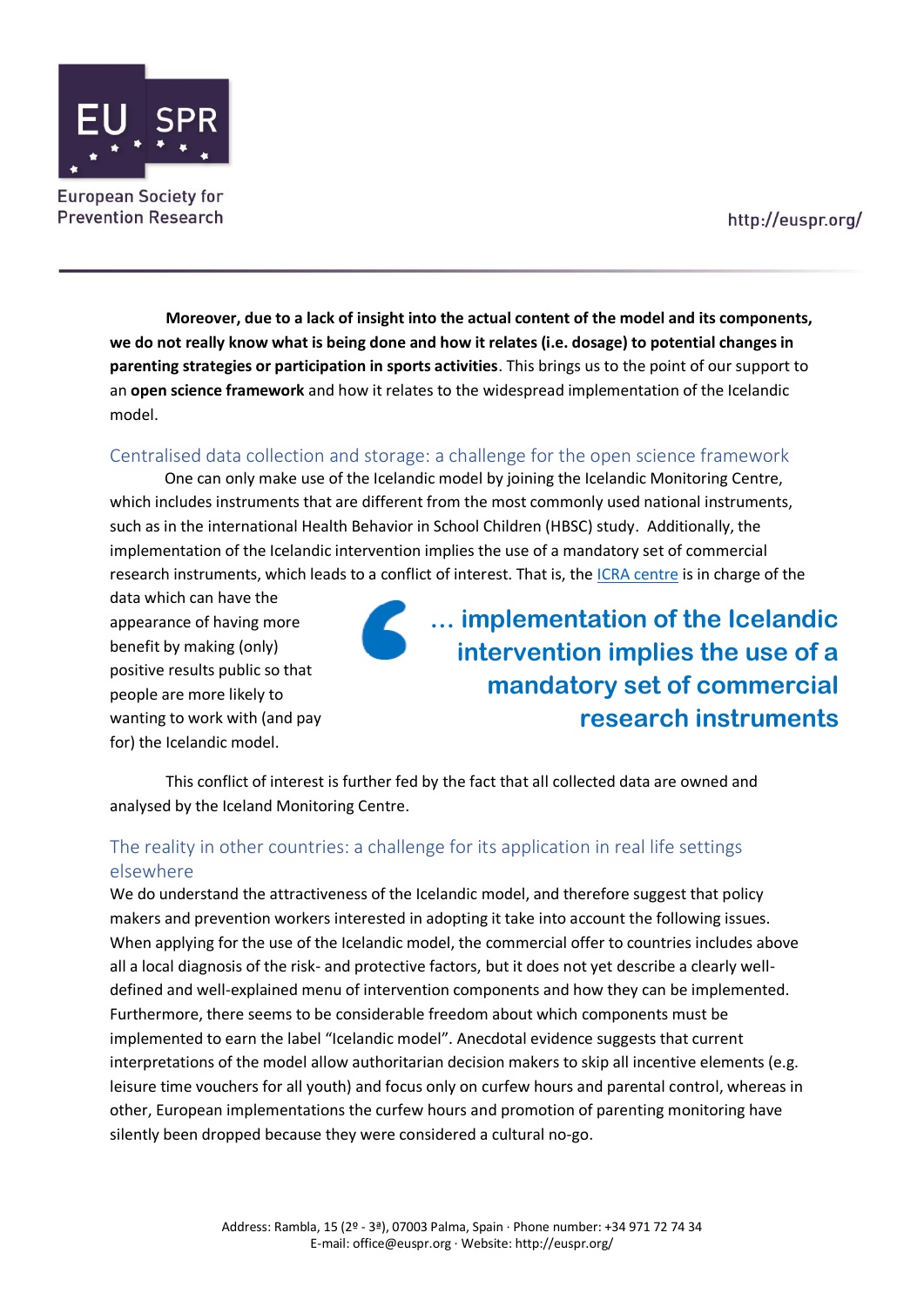

Lastly, until now, there are neither implementation nor evaluation reports published for the countries where the model has purportedly been implemented. Moreover, in several of these countries (e.g. Spain, USA, Romania, Ireland) the implementations are limited to one or a few communities, or have only recently begun. This collides with the impression given that the model could be or was already "successfully implemented" in many countries. In Chile, for example, only baseline diagnostic data are currently available (February 2020), yet promoters of the model in Latin America have already spread news about its "effectiveness" in this country.

## Good branding and media coverage, but not unique: a challenge to the commercial model.

The Icelandic Model charges up to 4000€ in the example of Chile to undertake a local diagnosis in each local community. Based on this diagnosis, the centre produces rather basic and descriptive data in return, falling short of a detailed analysis that would allow for an individualised prevention strategy for each community. Other, publicly available, reliable and validated Youth Surveys are available to assess risk and protective factors and behavioural outcomes. The range of measured risk and protective factors is often broader in these alternative approaches as compared to the ICRA's questionnaire.

Other models for planning and implementing preventive actions to reduce substance use also combine the top-down elements (key leader group) and bottom-up elements (community board with citizen participation), but they describe very clearly their processes of participatory decisionmaking. They also offer a transparent "menu" of evidence-based interventions from which to choose (e.g. Blueprints in the U.S., Green List in Germany). This is not the case for the Icelandic model.

## Concluding remarks

The environmental approach of the Icelandic model targeting the reduction of substance use among youth may have the potential to be generalised to other countries, but only if the local contextual characteristics and context-specific implementation data are registered and considered so that they can be used in the continuous re-adaptation of the intervention. In conclusion, the Icelandic model seems promising, but when implementing it in other contexts a critical review of the above mentioned issues is warranted.

The adoption of the **research framework** of the Icelandic model, such as implementing the local youth survey, is costly while its content is basic, descriptive and the research infrastructure does insufficiently allow for community control over the own data. Additionally, the compatibility with existing survey questionnaires used in other countries, is not considered in the research framework.